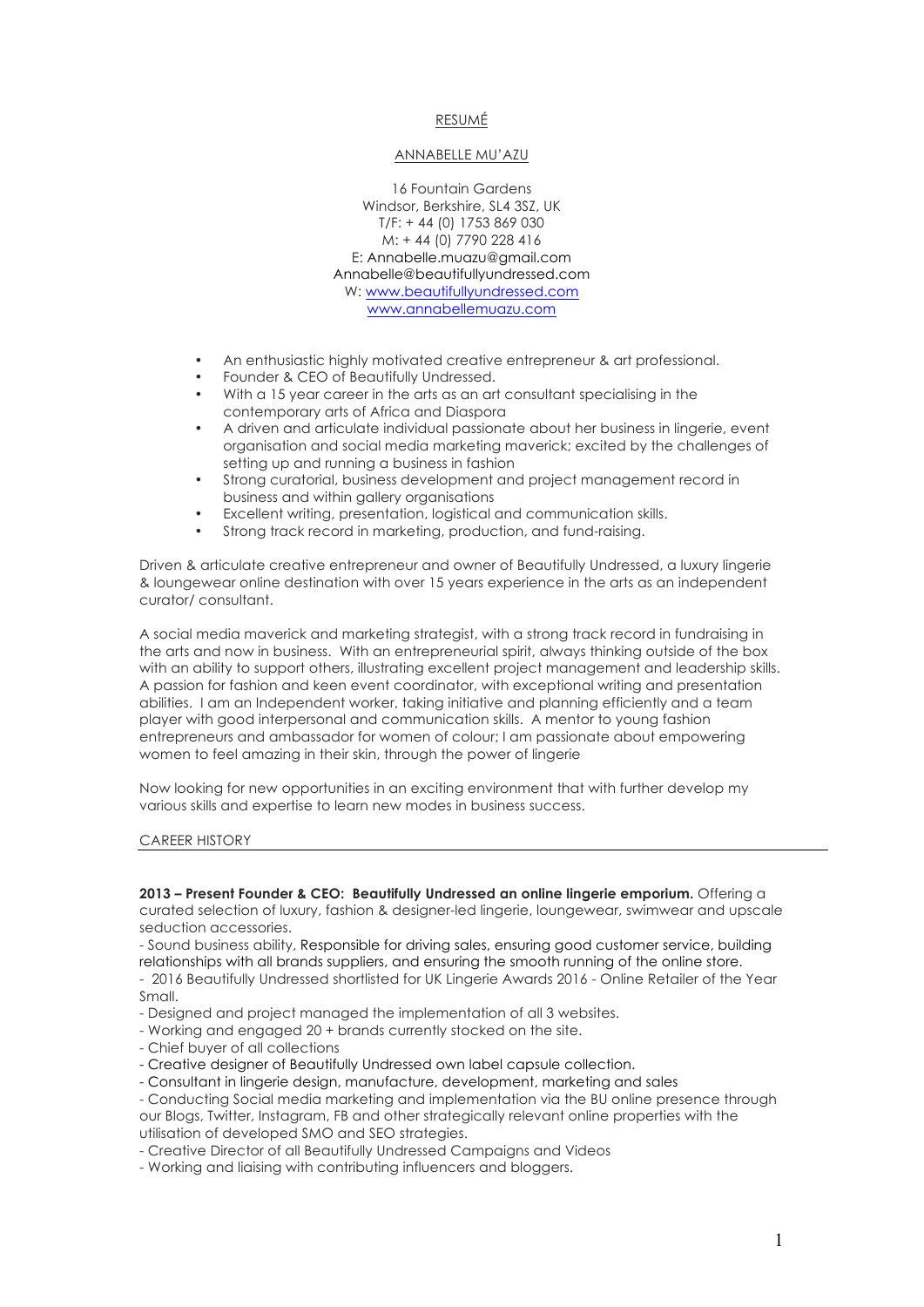- Curated and Project managed Beautifully Undressed Lagos Lunch as part of Butterscotch **Evenings** 

- Excellent writing skills - contributing blogger for Beautifully Undressed blog, management of BU newsletter, creating content, including writing, editing and curating blog posts, articles, newsletters, communications materials, and material for social media channels.

- Managing the Beautifully Undressed website

- Attending industry events and planning opportunities

- Managing incoming media requests and building relationships with industry journalists, executing and measuring media campaigns.

- Responsible of online traffic and online advertising.

- Executing Beautifully Undressed's online business and brand development.

- Developed and implemented strategic partnerships with key retail platforms - Mall for Africa, Lyst.com and ProfPay,

- Developed key partnerships with and other relevant businesses & special projects with - Play Experience, Knicker Rocker Glory and Le Boutique Bazaar.

### **Marketing Director ProfPay /Mogoogi: 2014-2015**

A social media & marketing strategist for 18 months as Marketing Director at ProfPay.com, where I developed and implemented the marketing strategy and entry into the Ghanaian market for their retail arm, Mogoogi.com

Working with the COO on strategy development, and digital marketing strategies and development. Developed executed & implemented all social media platforms for ProfPay.com and Mogoogi.com

Conducted social media marketing, creating managing and growing ProfPay and Mogoogi online presence through Twitter, Facebook and other strategically relevant online properties.

- Executed and implemented multimedia and integrated media management.
- - Researched, monitored, maintained and implemented data and information to the various social media networks
- Collected and monitored the data and analytics from on-going engagement marketing projects.

- Developed and project managed all Mogoogi billboard advertising and marketing campaign. Put together and Project managed the creative team for production Mogoogi Ghana billboard campaign.

Produced newsletter and customer leads, for ProfPay and Mogoogi newsletters Managed overall PR and marketing with PR Company in Accra Ghana.

Liaised with the U.K. brands, including Austin Reed and Get the label alongside COO

## **Curator, Art Consultant & Director of Cocoa Arts Consultancy:**

A successful 15 year career working in the arts as a freelance curator/ art consultant specializing in contemporary African art.& founder of online gallery, Cocoa Arts

Art Fundraiser successfully raising approx. £100,000 plus in kind and cash during her 15 year art career. Developed, curated & exhibited 10 exhibitions, working with over 40 artists in Nigeria, London culminating in a ground breaking show in Dubai titled, As It Is! Contemporary African art series.

Excellent sales experience in the arts – part of team that sold most expensive African artwork, by El Anastui in 2013 at Bonham Auctioneers, for approx. \$1.5 million - previously exhibited in Dubai exhibition- As It Is

Research consultant for Poet Laureate Prof Wole Soyinka – project The history of Trans Saharan Slave Trade.

Exceptional writer, published in both art and lingerie publications and produced 10 catalogues in her artistic careers including Tapping into the known, Accident & design and As it Is, Contemporary African Art.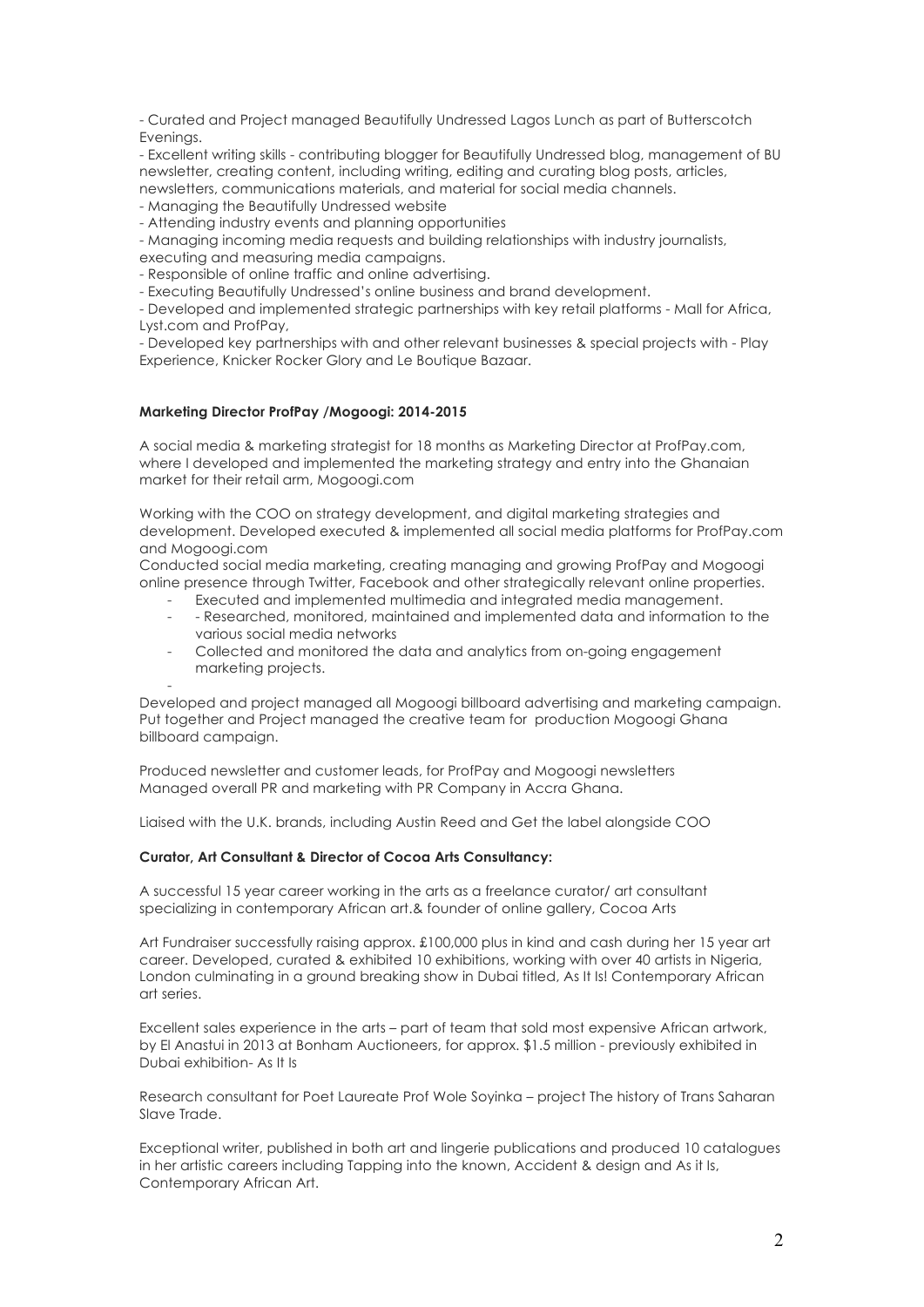Managed 5 artists in her capacity as owner Cocoa Arts.

• Founder & Curator - 'As It Is!' Contemporary African Art Exhibition Series The Mojo Gallery, Dubai, UAE, December 2010 – April 2011.

- A multidisciplinary series of exhibitions showcasing contemporary art from Africa and Diaspora, with contributors - Prof Wole Soyinka & Prof John Picton. - Conceived, developed & executed the concept for the As It Is, & Boot-camp Africa. Creative direction of exhibition and catalogue, managing artist relations, liaising with the gallery, organisation of the freighting of works. PR and marketing the project, developing a funding strategy with the gallery, fundraising for the project, and liaising with artists, galleries and private lenders worldwide. Securing the Patron, Nobel Literature Laureate, Prof Wole Soyinka and all contributors.

• Expanding further my curatorial experience and enhancing my creative, organisational, interpersonal and managerial skills.

### NOVEMBER 2008

Participated in Windsor Contemporary Art Fair 08

• Showcased artworks of 6 international artists from Cocoa Art Portfolio.

### SEPTEMBER 2008

Curator Cocoa Group Show - Coningsby Gallery, London.

• Exhibition of paintings and sculpture - French sculptor, Stevens Dossou-Yovo, Haitian painter Kis' Keya and German artist, Julia Roder.

#### January – June 2008

Consultant/ Research Assistant to Nobel Laureate, Prof Wole Soyinka for project 'Breaking the Silence – The Trans Saharan Slave trade' in collaboration with W.E.B Dubois Institute – Harvard University, IN – Funded by Ford Foundation.

Presented paper at Trans Saharan Slave Trade conference at Columbia University, New York in April 2008.

#### **ESTABLISHED COCOA ARTS – 2007**

An Internet based gallery and art consultancy specialising in the promotion & sale of contemporary African and Diaspora Art.

#### November 2007

Cocoa Arts participated in Windsor Contemporary Art Fair

• Showcased paintings and sculptural work of 4 artists from the Cocoa Arts portfolio – Obi Okigbo, Julia Roder, Kis Keya and Jacob Jari.

# July 2007

Consultant for 'Life in my City' International Art Festival & Competition, Nigeria 2007

# April to June – 2007

Curator & Fundraiser– 'Tapping into the Known', Brunei Gallery, London in collaboration with Christopher Okigbo Foundation.

- An exhibition of paintings by Obi Okigbo and poetry of her late father, the eminent poet, Christopher Okigbo.
- Fundraised and secured sponsorship from Arts Council of Great Britain, FBN Bank, UK Ltd, Union Bank, London, Nigeria High Commission, London.

1996- March 2000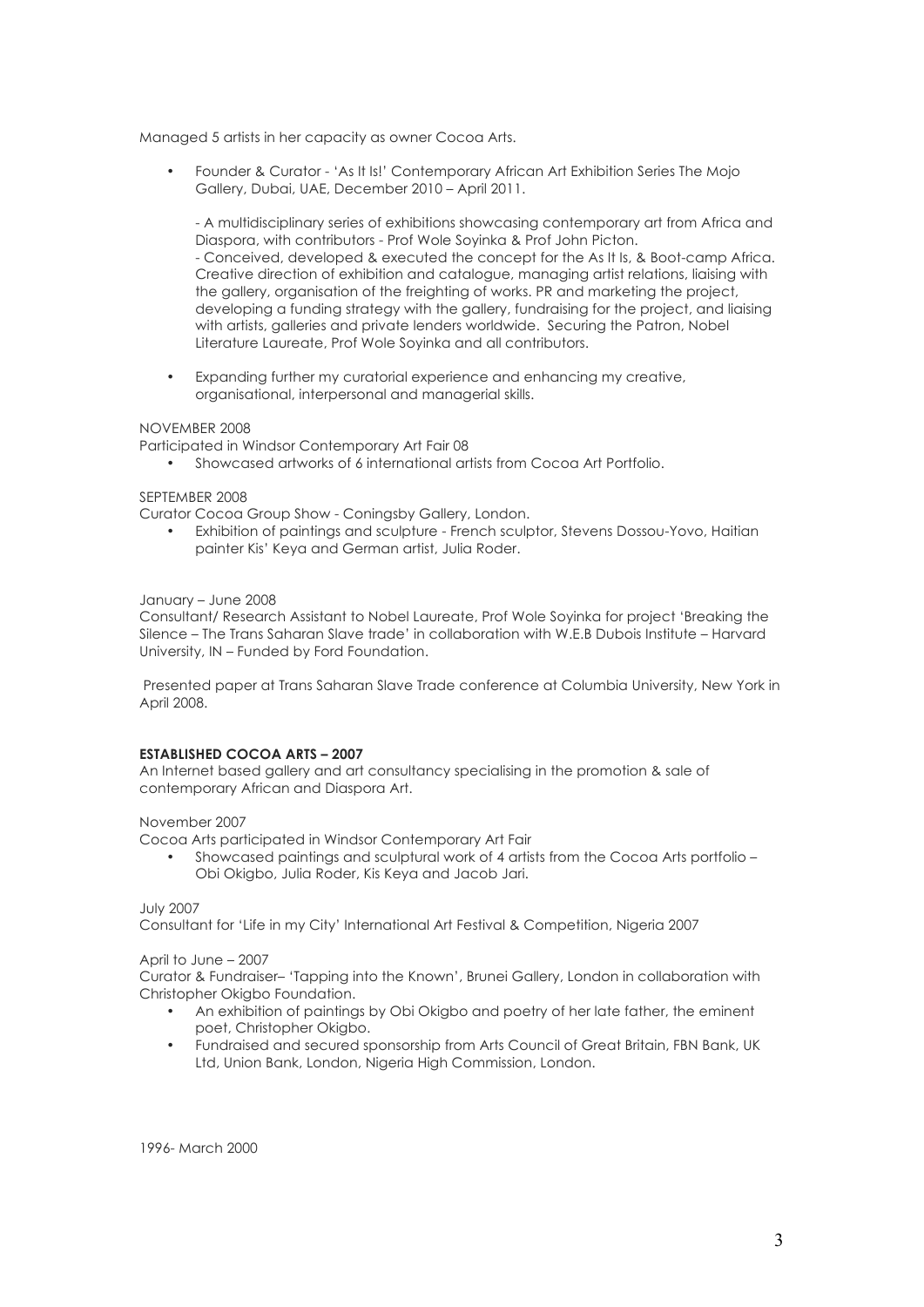Curator/ Project Manager – 'Accident & Design: Gani Odutokun and his Influence', Brunei Gallery, SOAS, London

- Developed in collaboration with the artist Jacob Jari and the Department of Fine Arts, Ahmadu Bello University), Zaria, Nigeria.
- A project about the life and work of the late artist Gani Odutokun and influence and contributions ABU has made to the development of the Modern Nigerian art
- Project managed exhibition and all levels of curatorial practice undertaken.
- Fundraising secured support and sponsorship from Arts Council, Visiting Arts, London, British Council, Alliance Francaise and Nigerian sponsors, Universal Jet Trading and NOCACO.
- Coordinated Marketing and PR strategy including interviews with National newspapers, African Art journals and local Radio.
- Liaised with the private lenders in Nigeria, the UK and the estate of Gani Odutokun.

### Other Curatorial & Exhibition Experience

| May - June 1999:                             | Curated 'Accident & Design' at the Maison de France / Alliance<br>Francaise, Lagos Nigeria.                                                                                   |
|----------------------------------------------|-------------------------------------------------------------------------------------------------------------------------------------------------------------------------------|
| Oct 1997                                     | Curated 'Kenny in the Recent', A sculpture exhibition, Alliance<br>Francaise, Kaduna, Nigeria                                                                                 |
| Aug – Dec 1995                               | Assistant to Rose Issa,' Times, traces & calligraphy', Concourse Gallery,<br>London                                                                                           |
| Sept-Oct 1995<br>Oct 1995                    | Assistant to Rose Issa- 'SAHLI', Leighton Gallery, London<br>Artists Assistant, International Sculpture Workshop, Africa 95, Yorkshire<br><b>Sculpture Park</b>               |
| March 93-Oct 94                              | Project Administrator / PA to Finance Director: Africa 95, London                                                                                                             |
| Consultancy Experience                       |                                                                                                                                                                               |
| Jan 1996 – Sept 98<br>Sept 1996<br>Sept 1996 | Consultant - Gallery Mu'max - Kaduna, Nigeria.<br>African Art consultant for Nigeria section of Kwangju Biennale, Korea<br>Consultant - CDT Design Ltd - Kenyan art directory |
| Articles & Papers                            |                                                                                                                                                                               |
| Nov 2007                                     | Nka: Journal of Contemporary African Art - 'A Curators Note -<br>Tapping into the Known' (published August 2008.)                                                             |
| <b>Nov1994</b>                               | West Africa Magazine – article 'Art of Africa' – highlighting the Africa<br>95 Season.                                                                                        |
| Other Experience                             |                                                                                                                                                                               |
| $Oct$ 2010 - 2014                            | Buyer & Assistant Manager Charmed Boutique, London                                                                                                                            |
| Jan 2004 - Dec 2004                          | Assistant to Curator Rose Issa, specialist in North African Art and Film.                                                                                                     |
| Oct 1999 - Feb 2000                          | Assistant Essay Competition Programmer, Royal Commonwealth                                                                                                                    |
| Society, London<br>Jan - Dec 1997            | PA to Director General, Royal Commonwealth Society, London                                                                                                                    |

\_\_\_\_\_\_\_\_\_\_\_\_\_\_\_\_\_\_\_\_\_\_\_\_\_\_\_\_\_\_\_\_\_\_\_\_\_\_\_\_\_\_\_\_\_\_\_\_\_\_\_\_\_\_\_\_\_\_\_\_\_\_\_\_\_\_\_\_\_\_\_\_\_\_\_\_\_\_\_\_\_\_

# PERSONAL PROFILE

| Date of Birth:  | 24 March                             |
|-----------------|--------------------------------------|
| Nationality:    | <b>British Nigerian</b>              |
| Marital Status: | Widow                                |
| Children:       | 1. A'isha                            |
| Languages:      | Spoken & written fluency in English, |
|                 | Basic French, Igbo & Hausa           |

### EDUCATION